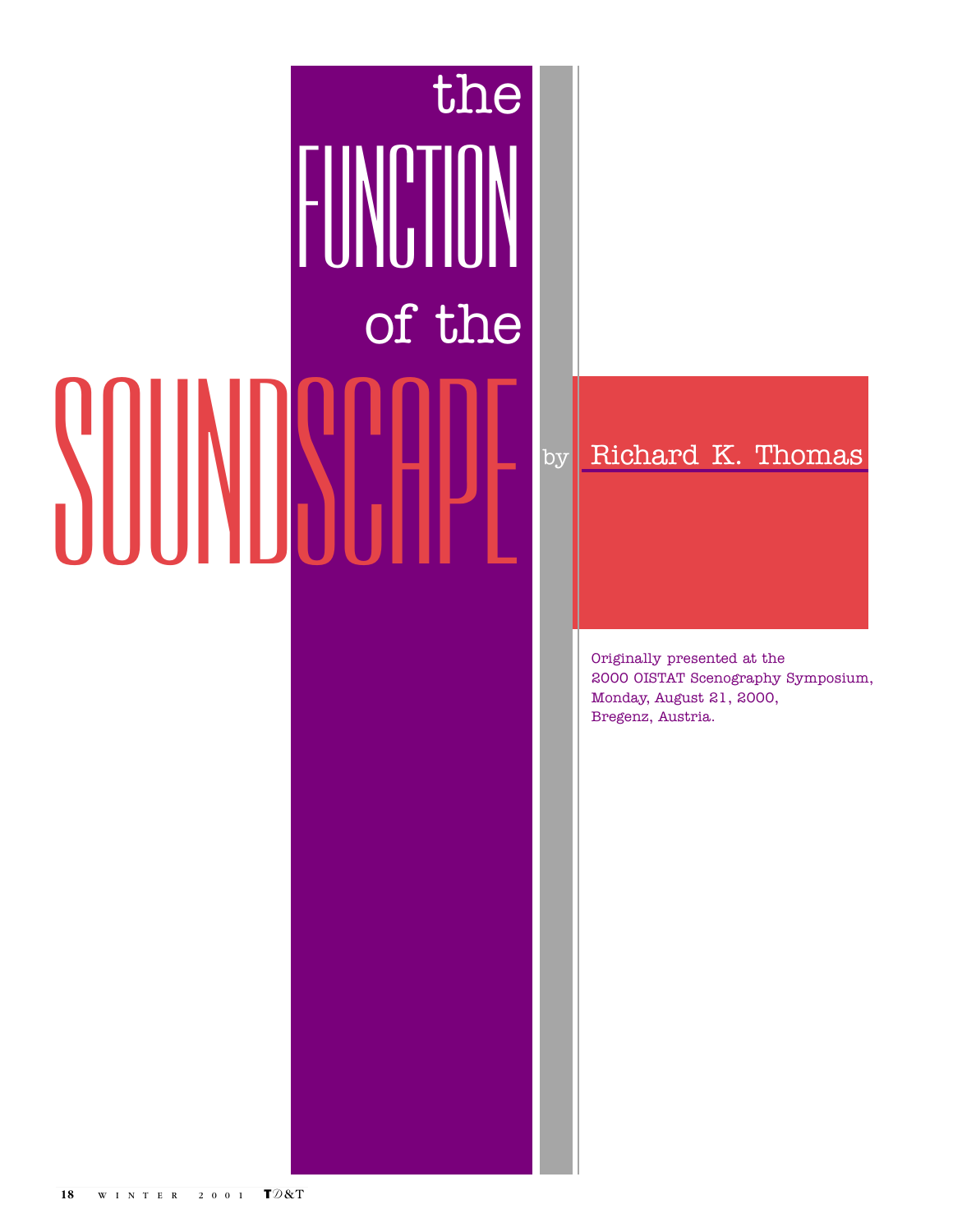

*From* **Music and the Art of Theatre** *by Adolphe Appia. This diagram is found only in the German version.*

 $\ln$  he new millennium finds a curious irony in the development of sound in the theatre. The use of sound in theatrical productions has achieved a prominence and sophistication unimaginable at the dawn of the twentieth century. The irony is that in the history of the theatre, sound may have never isolated itself so totally from the other elements of a production as it has today. In most theatres the members of the sound team are routinely treated as either idiots or mystic gurus. In either case, their work is widely regarded by the other members of the production team as beyond understanding. In film and the video games industry, the entire visual component of a production is typically created first, and then turned over to a sound team for development. Interaction between visual and auditory teams is the exception rather than the rule.

This paper hopes to make a case for an aesthetic foundation upon which sound design rests. It derives its origins from foundations that should be very familiar to visual designers. Hopefully, an understanding by *all* members of the production team regarding the function of the soundscape will help the entire creative team bridge the gaps between the visual and the aural aspects of a production. An understanding of the function of the soundscape may also encourage the development of a more unified production approach to emerge.

#### Some Synonyms

S everal terms are used interchangeably in this paper. Whether the terms are indeed synonyms can certainly be debated. However, that debate is beyond the scope of this paper. It might be useful to note that these synonyms derive not so much from technical definitions of the words, but from the approach I have developed in creating soundscapes.

The first pair of synonyms are the words "composition" and "design." In the context of this paper, either term refers to the organization of sonic or visual elements for the express purpose of communicating with an audience. The second pair of synonyms are the words "music" and "sound." These refer to audible events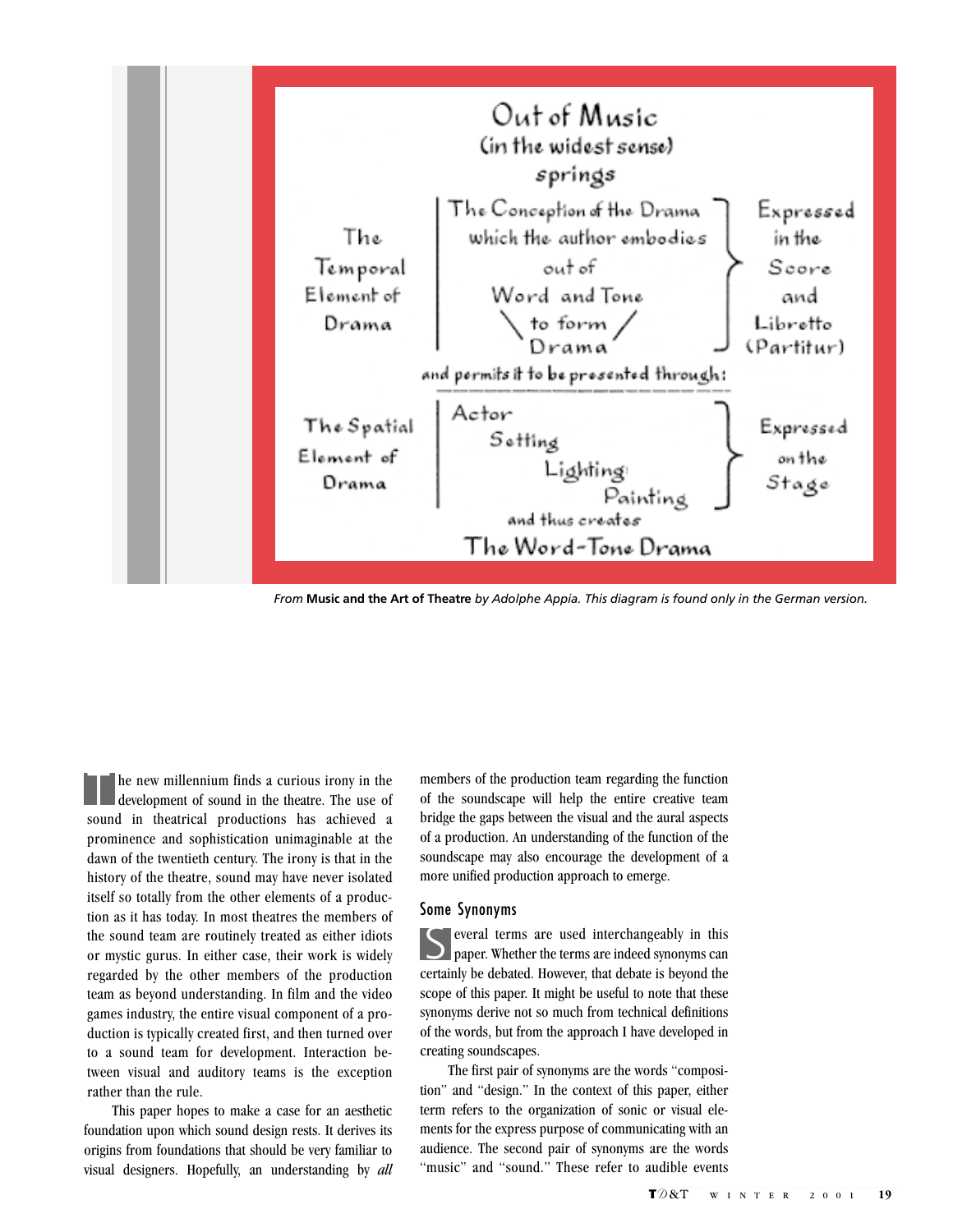organized for the purpose of communicating. By defining these terms in this manner, the paper does not differentiate between *music composition* and *sound design*. They are the same and can be used interchangeably.

The last pair of synonyms are "speech" and "song," and their derivatives, such as "dialogue" and "singing." In this paper, these terms refer to vocal communication combining words and music. Treating speech and song as synonyms is fundamentally important to the development of a unified aesthetic for the function of the soundscape.

#### The Function of the Soundscape

Inis paper will attempt to present the single principle that guides my work as a composer and sound designer of theatre soundscapes. It begins with a discussion relating Adolphe Appia's theatre aesthetic to fundamental principles of sound in the theatre. Next, these ideas are developed in a discussion about the relationship between the language of the script and the music of the drama. That discussion leads finally to the development of a guiding principle for sound called "The Function of the Soundscape."

# APPIA'S HIERARCHY OF DRAMA

I t seems that Appia could have written his revised forward to *Music and the Art of Theatre* just as appropriately today as in 1918:

*At the time when I wrote and published this volume the problem of production, and consequently of dramatic art, was of concern to no one. The audience, as well as the specialists in the field, was preoccupied solely with innovation through an ever increasing sumptuousness in setting, or else through an ever more complete realism: this attitude toward stage setting condemned the dramatist to mark time.* (Appia 1962, 1)

Let us take a look at how Appia's views reflect back on "The Function of the Soundscape."

At the 1999 OISTAT Scenography Symposium, Belgian director Marc Schillemans said, "All theatre starts with a script." Most theatre artists agree with that thesis and begin their work on a production with an analysis of the intellectual ideas communicated by the words in the script. However, Appia suggests a radically different way to understand drama:

*Out of Music (in the widest sense) springs the conception of the drama which the author embodies out of word and tone to form drama and permits it to be presented through: actor, setting, lighting, (and) painting.* (Appia 1962, 27)

Appia explains the importance of this hierarchy:

*A dramatic idea requiring musical expression in order to be revealed must spring from the hidden world of our inner life, since this life cannot be expressed except through music and music can express only that life. By means of the spoken word, [the dramatist] endows it with a practical dramatic form and composes the poetic-musical text, the score.* (Appia 1962, 26)

The idea here is that the script and the spoken words are only the outward manifestations of the inner life of the character and the drama. They are not the inner life, and are relatively powerless on their own to express the inner life. Music, on the other hand, expresses that inner life directly, and is incapable of expressing anything but the inner life. Our potential to experience and participate in an inner life draws us to the theatre in the first place. The primal impulse for the creation of the drama is music, and, for Appia this implied that the drama itself would be full of music. He could not help but "wonder what usefulness a scenic reform…could have for dramatic works in which music plays a minor role or is absent altogether." (Appia 1962, 196)

Of course, music has always been an integral part of drama. Drama *evolved* out of music, or more precisely, any area presided over by the Muses. Aristotle believed that tragedy derived from the dithyramb and comedy from the phallic songs (Aristotle 1962, 74). Thespis changed the structure of the tragedy by introducing the spoken word, which was nevertheless governed by strict rules of rhythm, melody and harmony (Brockett 1968, 11). One needs to look no further than the overwhelming popularity of the Broadway musical compared to spoken text plays to realize how successfully this concept has withstood the test of time. However, if Appia's premise is correct, then where do we find this music in the spoken text play, and what are the implications of our findings for "The Function of the Soundscape?"

## THE DUALITY OF LANGUAGE: Ideas & Music

O ne element is largely missing from the perva-sive power of music: intellectual discourse. Schopenhauer said, "Music by itself never expresses the phenomenon, but only the essence of the phenomenon." (Schaupenhaurs 1911, 308) Language, on the other hand, has the ability to communicate precise intellectual ideas, which prompted Appia to suggest that "in order to define his expression, the musician needs the poet." (Appia 1962, 45)

*Written* language differs from spoken language in that written language provides the intellectual ideas to which the reader interprets the music of the inner life. Within the capacity of the *spoken* word, however, we find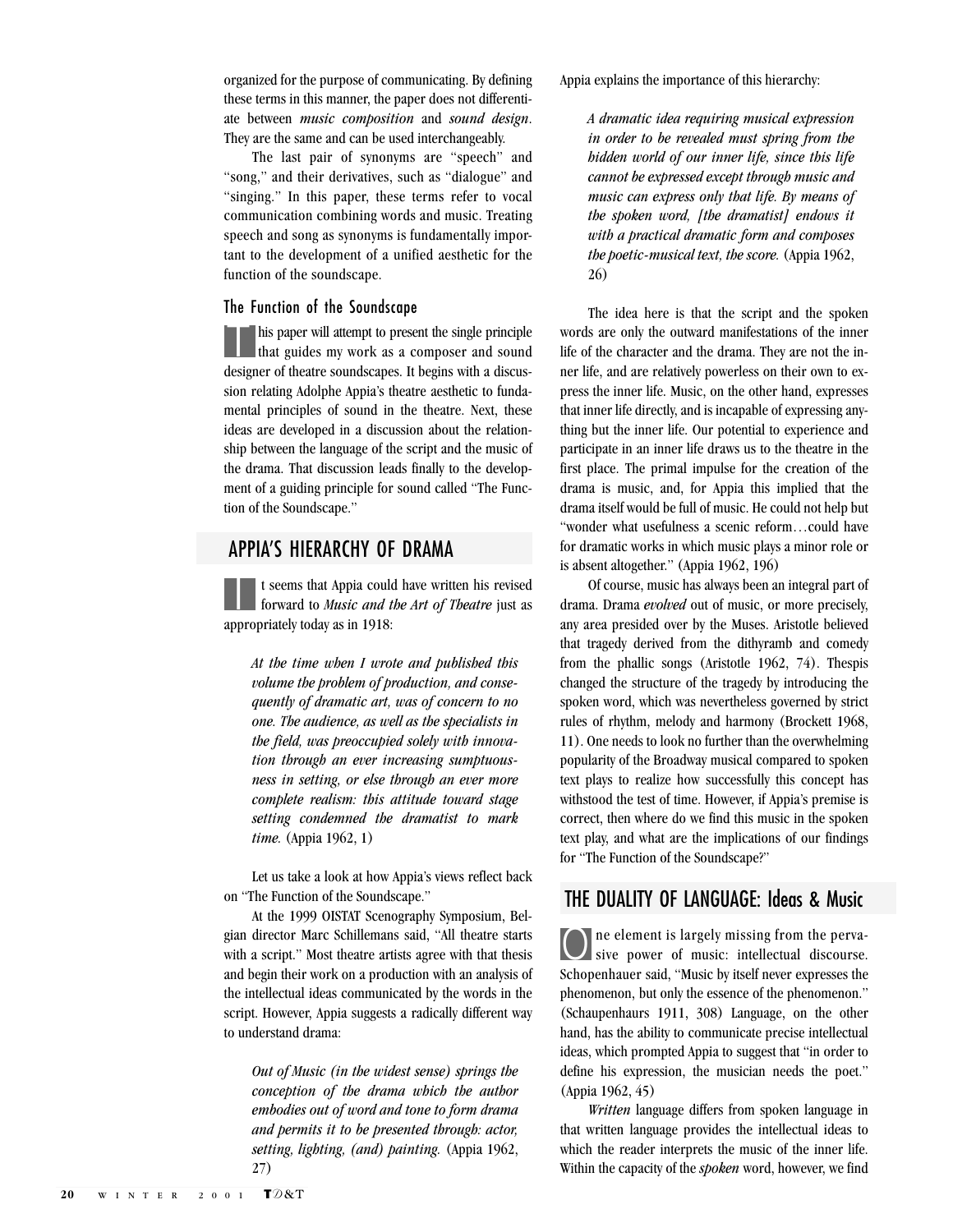two types of communication: the intellectual communication of ideas through the signs and symbols of words, and the "inner life," which is communicated through the music, embedded within the vocalization of the performer. The general assumption seems to be that the ideas of a play give birth to the musical expression. Appia suggests that the nature of drama was the other way around; language provides the musical manifestation of the inner life with a practical dramatic form.

This is a very important distinction, because so often we presume that the function of theatre *is intellectual discourse*, not the conveyance of the inner essence of human existence. Therefore, we start our discussions of theatre and plays by boiling down the intellectual discourse to "themes" and other "ideas." We force our students to read plays rather than experience them. Unfortunately, the music of the play only communicates through experience, and a script without performance tends to emphasize communication of intellectual ideas. We teach students in our classes that the theme of *Antigone* is "the conflict between divine law and human the musicality of the poetry is dictated by notated music, and creates the inner life powering the literal meaning of the words which the actor must follow. However, in the world of spoken word plays, the ideas are fixed, but the actors *interpret* the music in their speech melodies, vocal inflections, etc. Our problem then, is that it is easy to presume that the music, which does not exist in written form as it does in opera or musical comedy, is dictated by the intellectual ideas of the words. However, the opposite is clearly the case. The poet in the dramatist takes great care to construct the speech to communicate that inner-life by fitting the words to the music of the poetry, *not the other way around.* When Shakespeare wrote in iambic pentameter, he forced himself to fit the meaning to the music. It does not make a difference whether it is Shakespeare or Williams, or Mamet or Fugard. The poet in all great dramatists fits the words to the music. Therefore, even in the language of spoken text plays, we understand an *a priori* existence of the music of the inner life *before* the intellectual communication of the words.

Music expresses that inner life directly, and is incapable of expressing anything but the inner life.

law," or that the theme of Macbeth is that "too much ambition leads to self destruction." We then test our students' ability to understand the plays by their ability to squeeze a *theme* out of the play. In doing so, we tend to squeeze the (inner) life right out of the play.

Appia seemed to reinforce this idea when he says, "the dramatist who uses only the spoken word appeals only to our understanding." (Appia 1962, 15) Certainly, there is a communication afforded by language that permits the transfer of intellectual ideas from one party to another. However, in theatre, this intellectual communication takes on a special character that is quite different from the discourse of the sciences, or law, for example. Theatre connects intellectual communication to the soul, or the inner life of the characters in a play. This special connection is at the heart of the theatre experience, and music is the single most important force that makes that connection.

A symphonic performance can create the inner life directly in an audience with just music. Drama attaches important ideas to a similar "inner life" in the minds of the audience. Unlike the symphony, the instigator and primary conveyer of this complex communication in drama is the actor.

In opera and a great part of the modern musical,

Theatre springs from the inner life that music provides, and theatre associates that inner life with an intellectual discourse that brings profound enlightenment to humanity's most fundamental questions. The moment we accept the primal role that music in its broadest sense plays in instigating the drama, we open ourselves to the approach that music in its more audible manifestation must play in the drama.

# THE FUNCTION OF SOUND IN DRAMA

#### Historical Background

W hen we examine some of the historical perspectives regarding the function of sound in the theatre we discover a multitude of attempts to define that function. Harold Burris-Meyer provided the first attempt at codifying the functions of sound in the drama in his landmark text, *Sound in the Theatre*. He defined eight functions for sound in the theatre:

- 1. To transmit the human voice in speech or song (adequate audibility is always the first requisite);
- 2. To establish locale (bird songs, traffic noises);
- 3. To establish atmosphere (wind and rain);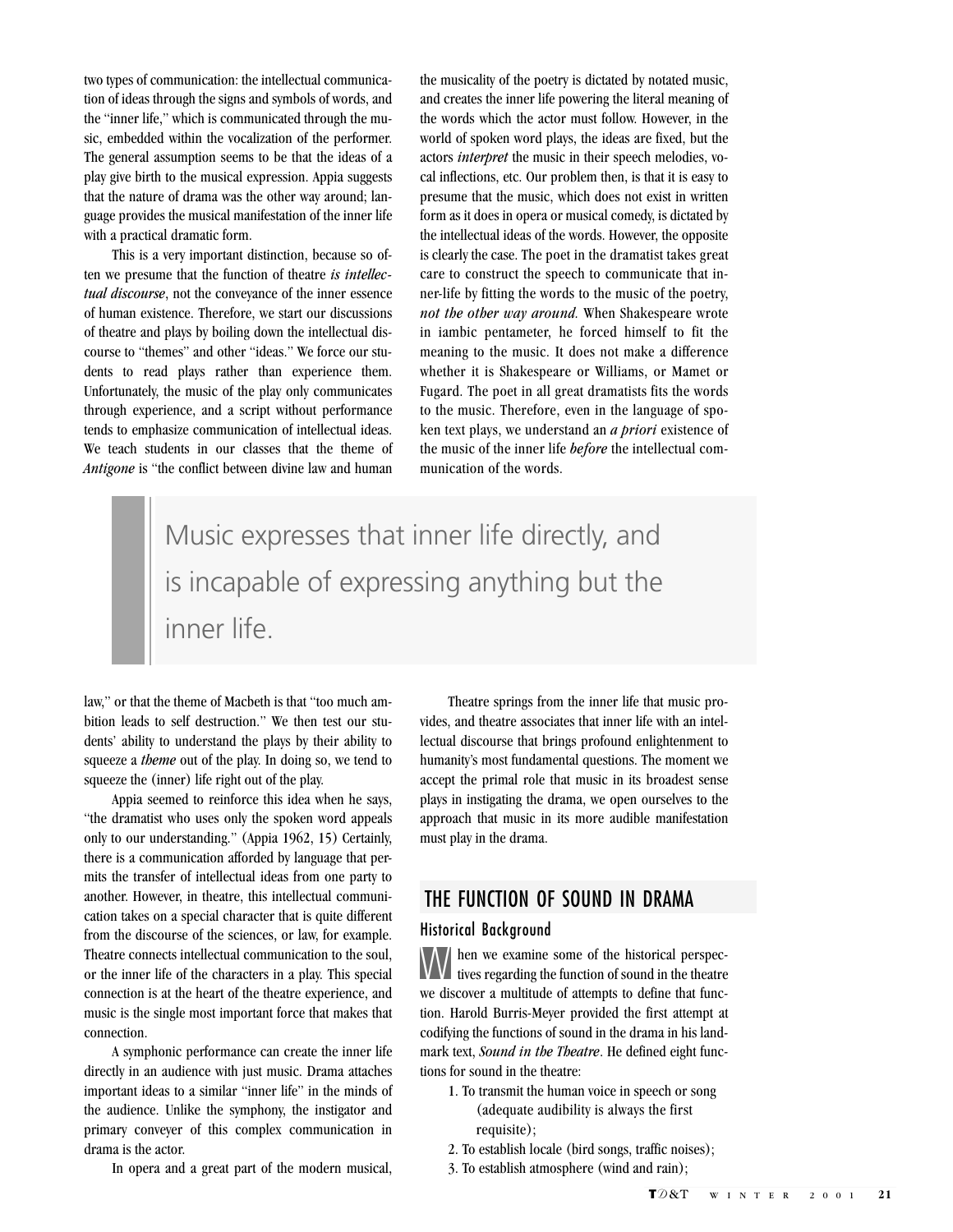- 4. To create and sustain mood (combinations of devices used for locale and atmosphere; distortion of speech; soft music);
- 5. As an independent arbitrary emotional stimulus (music, non-associative sounds);
- 6. As an actor (the voice of the Living Newspaper);
- 7. To reveal character (the unspoken aside);
- 8. To advance the plot (sound bridges between scenes or episodes) (Burris-Meyer 1979, 2)

David Collison attempted to quantify the functions of sound effects in his book *Stage Sound* by suggesting five functions:

- 1. To establish (a) locale, (b) time of year, (c) day or night, (d) weather conditions;
- 2. To evoke atmosphere;
- 3. To link scenes;
- 4. As an emotional stimulus;
- 5. To reproduce physical happenings: spot cues like cars arriving, babies crying, clocks

striking, elephants falling out of trees, etc. (Collison 1976, 75)

Carol Waaser also lists five functions in her book *Sound and Music for the Theatre*:

- 1. Realistic effects called for in the Script;
- 2. Voiceovers;
- 3. Punctuation effects for entrances and exits, ends of scenes;
- 4. Underscoring for mood or character themes;
- 5. Preshow atmosphere. (Waaser, 67-69)

John Bracewell identified seven in his excellent text, *Sound Design in the Theatre*:

- 1. Audibility;
- 2. Motivation;
- 3. Music;
- 4. Vocal alteration;
- 5. Vocal substitution;
- 6. Extension of dramatic space/time;
- 7. Mood. (Bracewell 1993, 207)

 1. Note that Bracewell also groups these functions into three somewhat similar categories: *Practical*, referring to the "necessary conisderations for audience comfort in perceiving the vocal component of dramatic production;" *Dramatic*, referring to "those things that directly advance or condition the progress of the drama or the environment within which the dramatic action takes place;" and *Aesthetic*, which "designates matters that have to do with personal interpretation of the immediate emotional character of the drama and with the long-term development of feelings and attitudes as modified by the dramatic experience." (Bracewell 1993, 207)

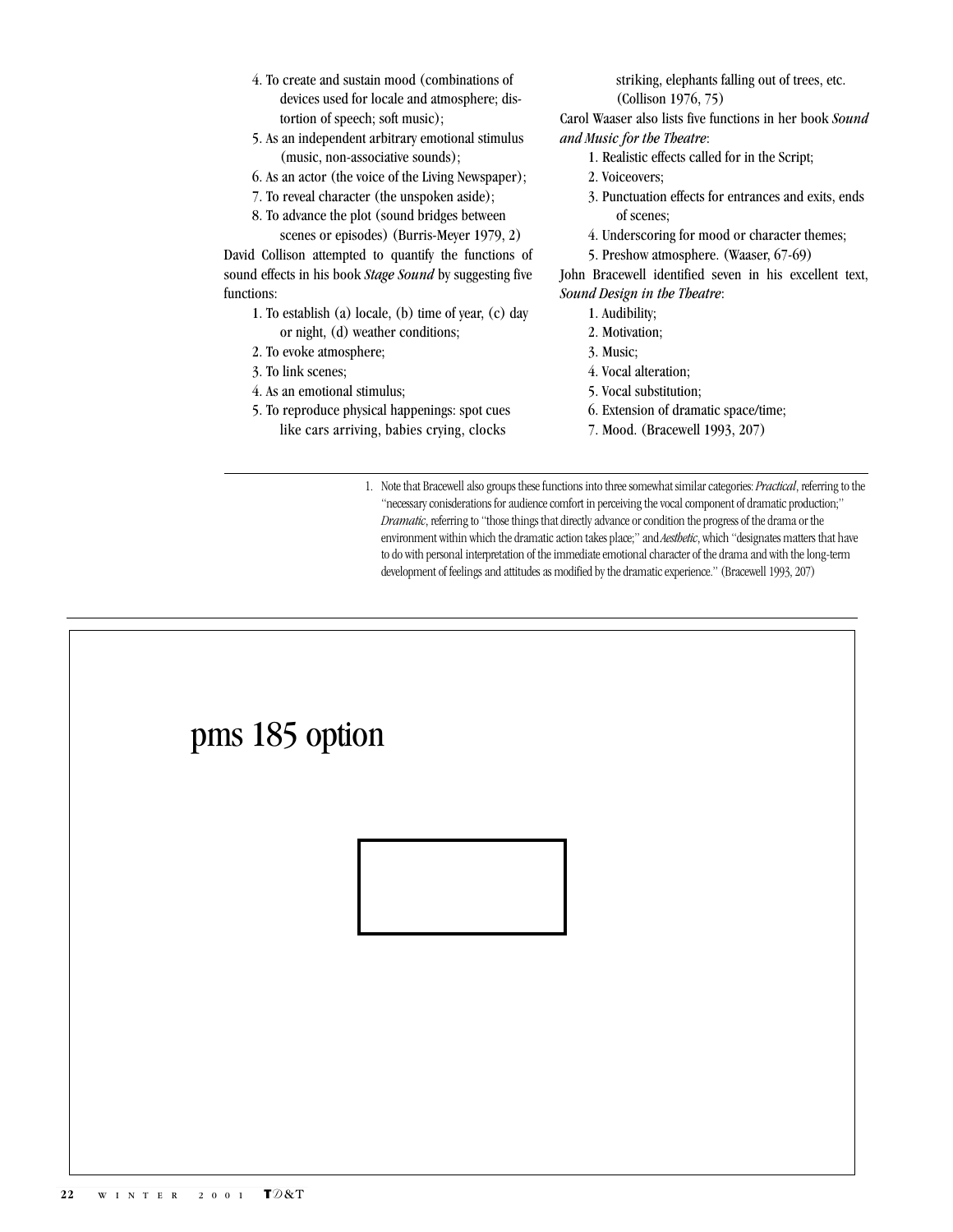### Three Categories

The functions described in the preceding historical<br>texts all seem to group into three general (although often overlapping) categories:

- 1. Amplifying or otherwise manipulating actor's voice;
- 2. Recreating sounds as they naturally occur; and
- 3. Influencing the emotional content of the drama.1

Grouping the authors under these three general categories might produce the following combinations:

#### Amplifying or otherwise manipulating the actor's voice:

To transmit the human voice in speech or song; as an actor; to reveal character (Burris-Meyer); Voiceovers (Waaser);

Audibility, vocal alteration, vocal substitution (Bracewell).

#### Recreating sounds as they naturally occur:

To establish locale, to establish atmosphere (Burris-Meyer);

To establish (a) locale, (b) time of year, (c) day or night, (d) weather conditions, or to reproduce physical happenings; (Collison); Realistic effects called for in the script (Waaser); Motivation (Bracewell).

#### Influencing the emotional content of the drama:

To create and sustain mood, as an independent arbitrary emotional stimulus, to advance the plot (Burris-Meyer);

To evoke atmosphere, to link scenes (Collison); Punctuation effects for entrances and exits, ends of

scenes, underscoring for mood or character themes, preshow atmosphere (Waaser);

Motivation, music, extension of dramatic space/ time, mood (Bracewell).

#### Influencing the Emotional Content of the Drama

Notice that the last category is by far the largest, and all of the authors in one way or another imply an inclusion of the first two categories in the last. Bracewell specifically includes all of his seven functions as influencing the emotional content of the drama:

*Mood…is the manipulation of all of the other functions in order to enhance the mood and emotional character of a play, of acts and scenes within the play, and of individual beats and moments within acts and scenes. For example, one is not likely to choose a bright, trumpet fanfare as lead-in to a dark, melancholy scene in a jail cell.* (Bracewell 1993, 208)

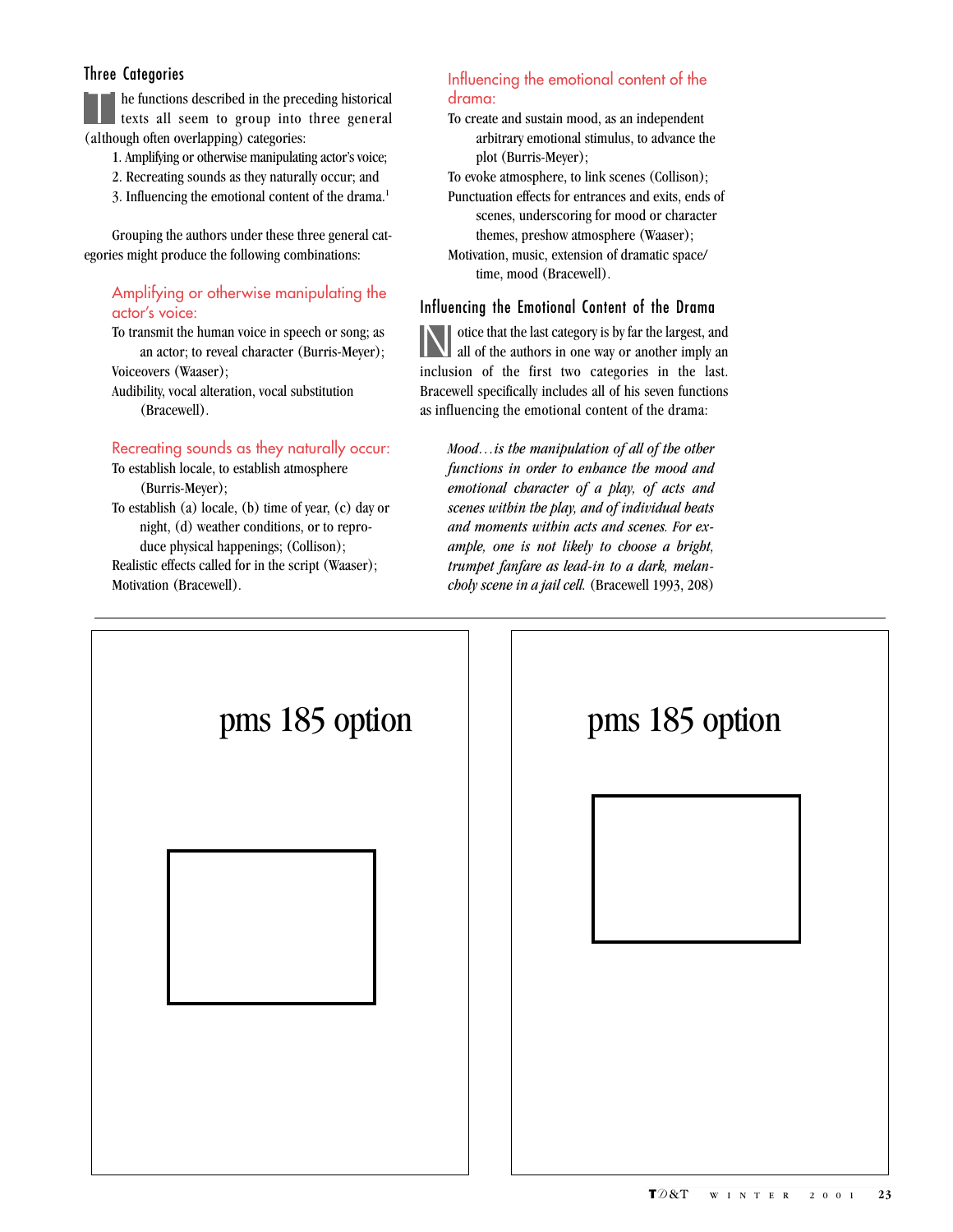Another outstanding treatise on the subject, written about the same time as Bracewell's book, also emphasizes the emotional function of sound. Deena Kaye and James LeBrecht write in *Sound and Music for the Theatre:*

*Rain or snow can be calm, menacing, inviting, or foreboding. Just as a menacing person presents the threat of attack, an approaching rainstorm with distant thunder poses the threat of a more violent storm to come. And just as a person who is friendly and warm makes you feel relaxed, the tempo, rhythm and muffled lull of a gentle rain can be soothing and comforting…A jungle can elicit many sorts of emotions….But without very specific consideration about the dramatic and emotional impact you want your sound to make, the finished sound design will become chaotic.* (Kaye 1992, 12)

Clearly one can infer from the above that these authors together place a special importance on the power of sound to make an audience feel something. Upon closer examination, the importance of the first two categories diminishes further in comparison with the third.

manipulated or not—functionally from the music of the soundscape is the first step towards disassociating the soundscape from the inner life. The previous section on music and language discussed the musical component of spoken text. The actor's voice is part of the music, and that part must therefore have the same function as the music. Rather than treat it as a separate element, we need to learn to treat the actor's voice as part of the music, e.g., as the melody to which the soundscape provides the orchestration. So, in the end, any manipulation of the actor's voice must necessarily be part of the music, and serve the same function as the music.

Recreating sounds as they naturally occur is a much more problematic and complex issue.

#### Appia and Scenic Illusion

Appia argues forcibly that "there can be no such thing as scenic illusion." (Appia 1962, 34) He argues that "whenever we do use the term we are referring either to the illusion of reality produced by the setting or that which is created by the actors. But it cannot be both at the same time, for although they are not always mutually exclusive, these two sources of scenic illusion have nothing in common." (Appia 1962, 34) He adds, "During the performance, the audience is presumed not to be aware that the same roof which shelters them [the audi-

 A loudspeaker is not the source of sound in the same way that a fresnel is the source of light.

#### Manipulating the Actor's Voice

Generally speaking, amplifying and recording the human voice is not so much a function of sound, as it is a function of sound equipment. A loudspeaker is not the source of sound in the same way that a fresnel is the source of light. The source is still the actor's voice, and the function of the sound of the actor's voice does not change. Of course, a common practice in amplifying and recording the actor's voice is the manipulation of the sonic qualities of the actor's voice. However, when one examines the purpose in such manipulations, one invariably concludes that the manipulations are typically made to influence the emotional content of the drama. Why does Darth Vader's voice need to be so low? To convince the audience that this is the way he speaks? It is more likely that the director and sound designer understood the ability of the rich low voice to condition the audience emotionally.

There is a greater danger in the existence of this category, however. Separating the actor's voice—whether ence] also covers the actors in the strange world of the stage." (Appia 1962, 51) Appia rejects the idea that the proscenium frame could effectively focus the attention of the audience on the *mise en scene*, and describes the imposed boundaries of stage floor, wings and borders as "an infamous practical joke." (Appia 1962, 55)

Scenic illusion in sound is even more blatantly false and distracting because lighting can be used in the visual realm to help remove the obviousness of the artifice, namely the theatre building, the audience, etc. We have not found a way to remove the acoustic signature of the hall from the sonic scenic illusion, nor of eliminating the ambient noise of the audience. Every time we introduce a sound effect *masquerading* as a real sound, we jerk the audience out of the performance by the incongruity of the acoustic signature of the theatre environment. The illusion of the car sound effect that drives up in the *mise en scene* is ruined by the inescapable truth that the car sounds like it is entering backstage.

Appia further argues that scenic illusion is required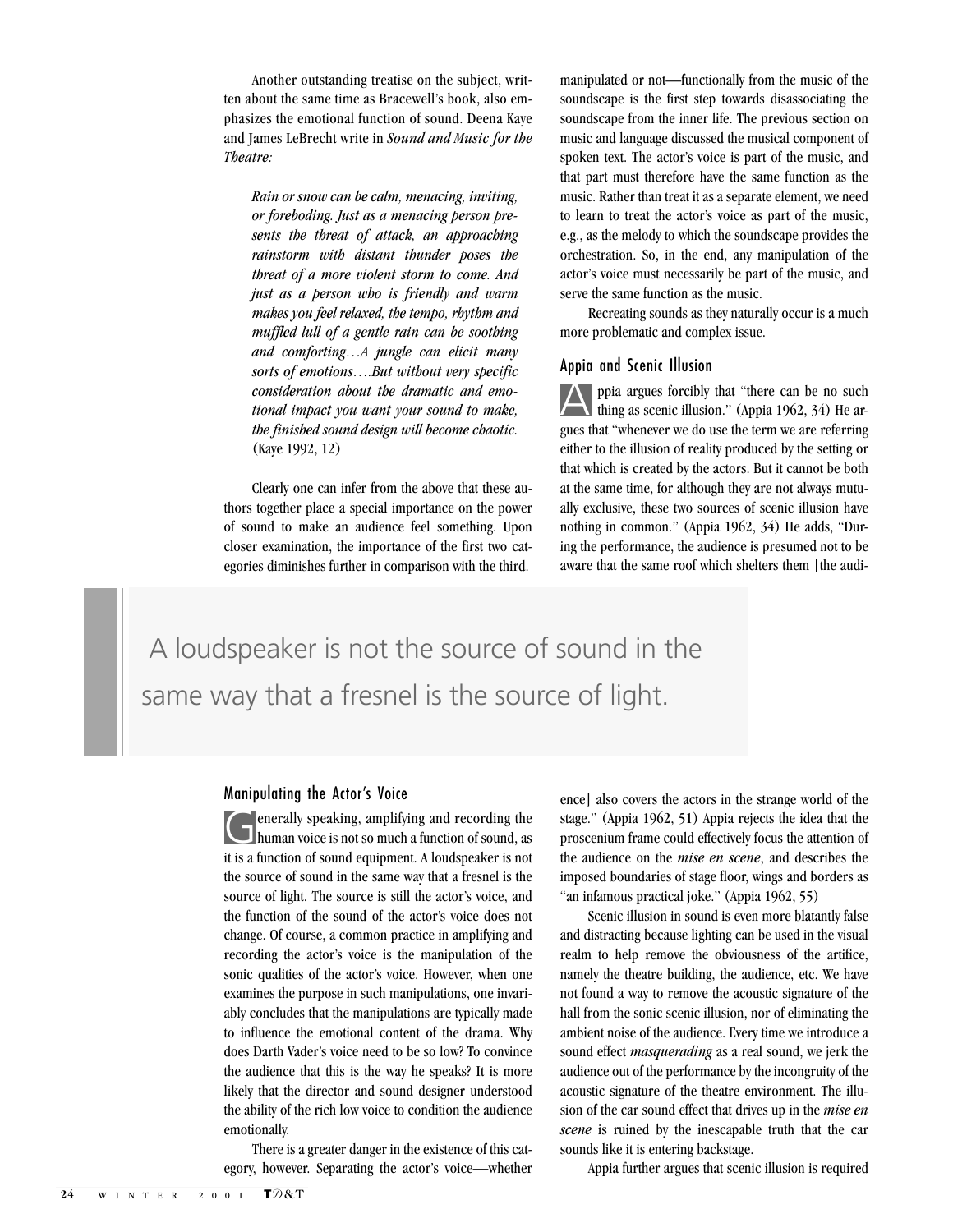only to "satisfy the tastes of the average audience…" that "true art never tries to deceive…" and yet "the average audience will always ask to be deceived." (Appia 1962, 33) Music compels the audience to transcend this hurdle because it "sweeps the audience along with the sheer force of its own rhythm. And in so doing it fulfills man's need—a need in most cases impossible to satisfy—to *escape* from himself in order to find himself again." (Appia 1962, 34) This is the highest purpose of theatre. My old director friend Jim O'Connor used to tell me, "I don't want reality. Who would pay twenty bucks to come and see a day in my life?"

#### The Problem with Sonic Scenic Illusion

 $\vert$  he plain fact of the matter is that sound is a very poor communicator of intellectual ideas. In one course I teach at Purdue University, the first assignment of the class is called "The Sound Story." The assignment is for each student to record a one-minute story without words. The student plays their story for the class and must sit patiently while the class tells them the story. I count on the exercise to create a great amount of discussion, confusion, disagreement and controversy regarding the simple plot of the story. The class usually finds it impossible to provide even the broadest details that a textural description or a visual enactment could easily provide. Along the way, we always discover how difficult it is to understand exactly what sounds mean. Typical observations include:

- Even audiophile recordings of a sound do not sound "real" when we play them back without the visual reinforcement (try recording yourself actually "punching" somebody);
- Many sounds are indistinguishable from each other (is that rain or bacon frying?);
- Natural sounds lack specificity (that blizzard might say "winter," but is it January or February, and which day?);
- The acoustic environment of the recording is often incompatible with the acoustic playback environment.

In the final analysis, using sound to communicate intellectual ideas is for all practical purposes impossible beyond simple, rudimentary and typically iconic uses.

If communicating intellectual ideas is so limited and impractical in theatre, why do so many playwrights populate their plays with natural sound? Appia may be correct in suggesting that theatrical productions cater to the "tastes of the average audience," but experience has also shown that productions whose sonic objective is solely theatrical illusion are almost never remembered for their outstanding sound designs. Outstanding sound designs that use so-called "naturalistic sound" are almost always remembered for their ability to affect the emotional state of an audience. Natural sound is not so much the function of sound in the drama as it is a style employed to allow sound to affect the emotional state of the audience.

Consider, for example, one of the most powerful uses of a natural sound in a classic American play, the signature sound of Tennessee Williams' *A Streetcar Named Desire*. When Blanche first talks about the loss of Belle Reve, we are overwhelmed with the sound of a streetcar passing by. Sure, Williams uses the sound of the streetcar because it perfectly fits the style and setting of the play. However, he does not use the streetcar to tell the audience that a streetcar has gone by, or to tell them that the Kowalski family lives near a streetcar line—these things are immaterial to the heart of the play. Instead, he uses the overwhelming power of the streetcar to make his audience feel the power of a *streetcar named desire,* and to associate that power with the controlling emotions lurking within the character of Blanche Dubois.

#### The Function of the Soundscape

W hen we consider the special power that music<br>has, we begin to suspect that sound has one function that must reign over all others.

We have already explored Schopenhauer's observation that "Music never expresses the phenomenon but only the inner essence of the phenomenon." (Schaupenhaurs 1911, 308] Appia suggested something even more potent: "the poet-musician, thanks to the music, presents us not only with external effects of emotions…but with the emotions themselves." (Appia 1962, 16) He suggested that this special power of music extends through the actors and beyond:

*Put a character in that setting (the walls of a room), and let five minutes' worth of music suggest a mood to him, some manner of acting, it matters not what—or simply let the music flow over his physical presence like some evanescent liquid, and suddenly the atmosphere takes on life, the setting becomes* expressive*; and the walls of the room,* because they are not a part of this expression, cease to exist. (Appia 1962, 59)

We have seen that sound is not particularly adept at communicating intellectual ideas, in the same way that language does, or in the same way that a "picture is worth a thousand words." If the dramatic experience starts with a musical impulse, to which the poet provides a practical dramatic form, then music is the direct agent of the cathartic experience. The soundscape attains it highest and most effective purpose when it serves this very critical and singular function:

the soundscape makes us feel a certain way about the world we are experiencing.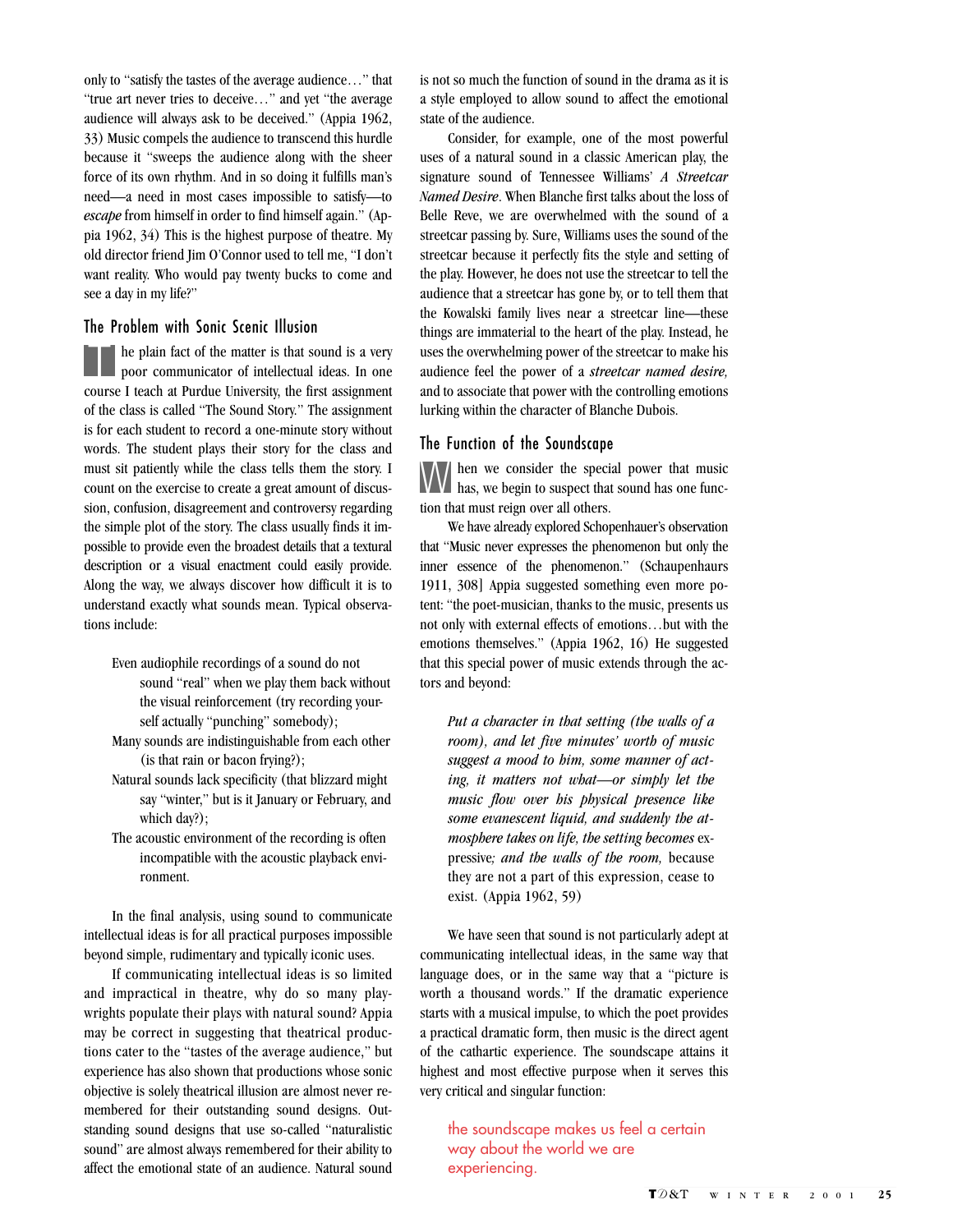Whether we employ stylistic devices such as the illusion of realism or not, we are most certainly destined to succeed if we focus our sonic energies on manipulating the emotional state of the theatre audience. Let the meaning of the words and the visual signs communicate the intellectual ideas. They are much better at that. Begin by focusing the sound on manipulating the emotions of the audience. My friend Vladimir Franz, a wonderful Czech theatre composer doorbell if you integrate it into the musical fabric of the drama properly.

I would like to share an example from a recent work of mine. It may help to demonstrate the difference between adhering to the literal ideas of the script, and exploring the music dictated by the inner life of the drama. I will try to show the benefits of starting from a vantagepoint that the function of sound is to manipulate the emotions of the audience.

# …a car horn will probably work just as good as a doorbell if you integrate it into the musical fabric of the drama properly.

said, "Whatever the staging or the film is, virtually any music can be used for it, if—to put it vulgarly—played at the right moment…The music and the corresponding situation simply need a point in common." (Franz 2000, 23) I have often expressed a similar thought to my students: It doesn't make a difference what the sound is, as long as you integrate it in a musical manner. To put it crudely, a car horn will probably work just as good as a

I recently composed a musical score for the Edgar Allen Poe short story, *The Masque of the Red Death*. Poe based his dramatic conception around a large clock. Consider first how the sound design might have proceeded if we had started from the vantagepoint of looking for a realistic clock sound. I would go to my sound effects library and find some samples of large clocks.

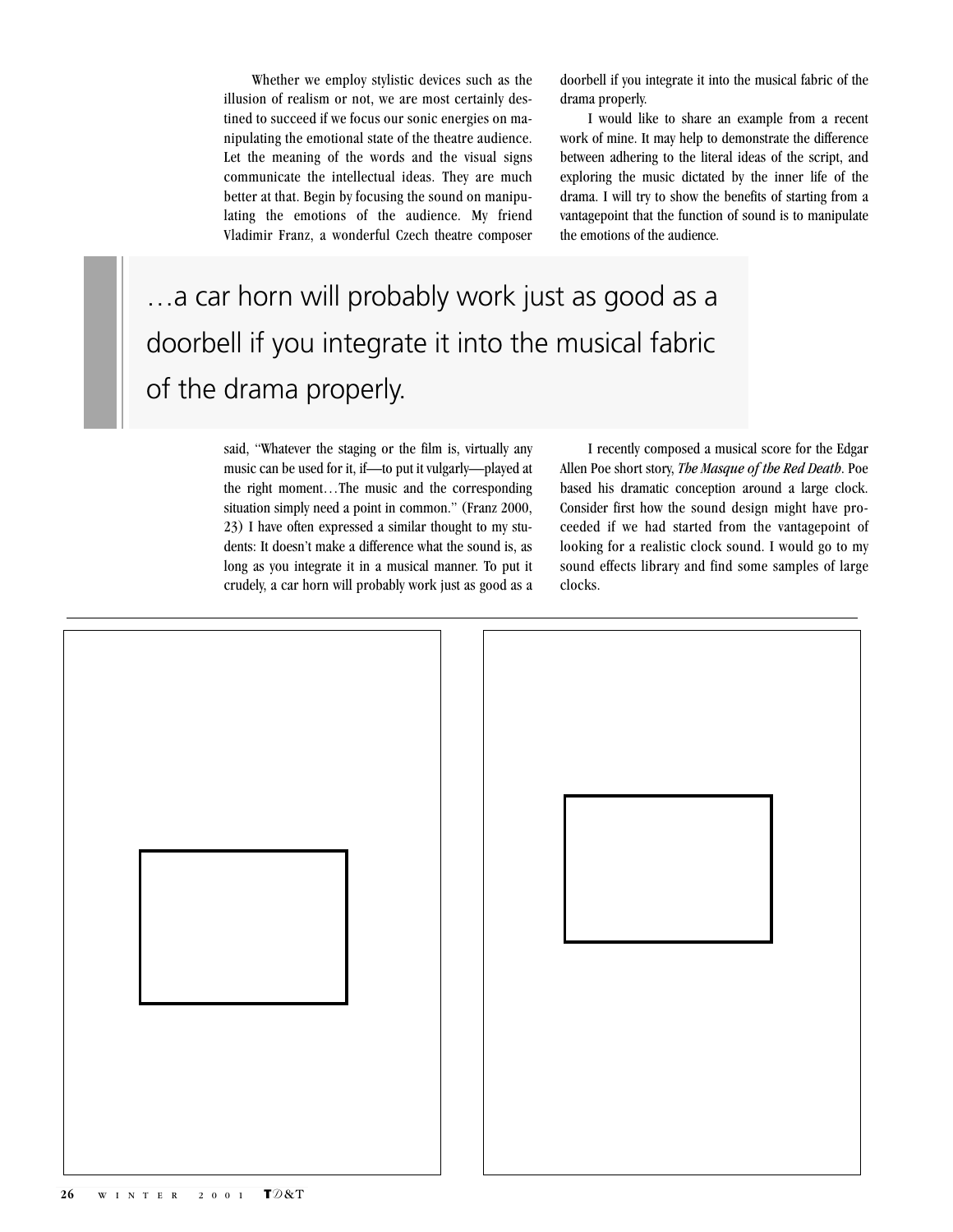I would present these sounds to the director, and the director would then choose the best one to serve as a "cue" in the show. We might try to alter the sound from there to influence the emotional state of the actors and audience. However, we would always be stuck with the quality of the sound dictated by our starting point: a script said we needed a real clock.

Instead, the director, Joel Fink, and I focused our early discussions on a search for the musical essences of the piece. We never talked about the reality of the clock and looked instead within the musicality of Poe's language and his story to uncover the "inner life" that would make the audience feel a certain way. We chose a musical style that seemed appropriate to the piece, and I began composing within the limits of that style. We introduced the story with a sound that we would eventually associate with the clock—not to tell the audience about a clock. It was immaterial what the audience thought the sound represented in the beginning. How they felt going into the piece was critical, however. So we established an emotional context of an impending doom from the very beginning centered on this sound, whatever it is.

Later we learn that this sound is associated with a mammoth clock, and that the hourly chiming of the clock causes the nightly reveling to cease. However, since we have focused on the music, and not on the reality, our audience does not concern itself with whether a real clock of any sort could sound like this. Instead, they are engrossed in an eerie and ominous air that looms as the clock chimes its foreboding tone.

The ticking of this clock of course bears no resemblance to the time with which a clock really ticks, but marks a musical time, because, as Appia said,

*From the point of view of theatrical production music not only regulates the time, is not merely a length of time, but is the* time itself*…*(Appia 1962, 15)

If we are creating properly, our audience is never aware that the clock is faulty, that it's tempo varies with the emotional state of the moment. They become internally caught up in that moment, so that later, when the clock ticks in an impossibly fast frenzy, the audience gets so caught up in the frenzy, they do not notice the misbehaving clock.

At the climactic moment of the piece, the ticking of the pendulum turns into the footsteps of the masked figure bringing death to Prince Prospero.

One wonders how the soundscape would have developed had we started by focusing on the literal script. Certainly, we would not have been able to associate the figure with the clock by using the same sound for the ticking *and* the footsteps. We would not be able to vary

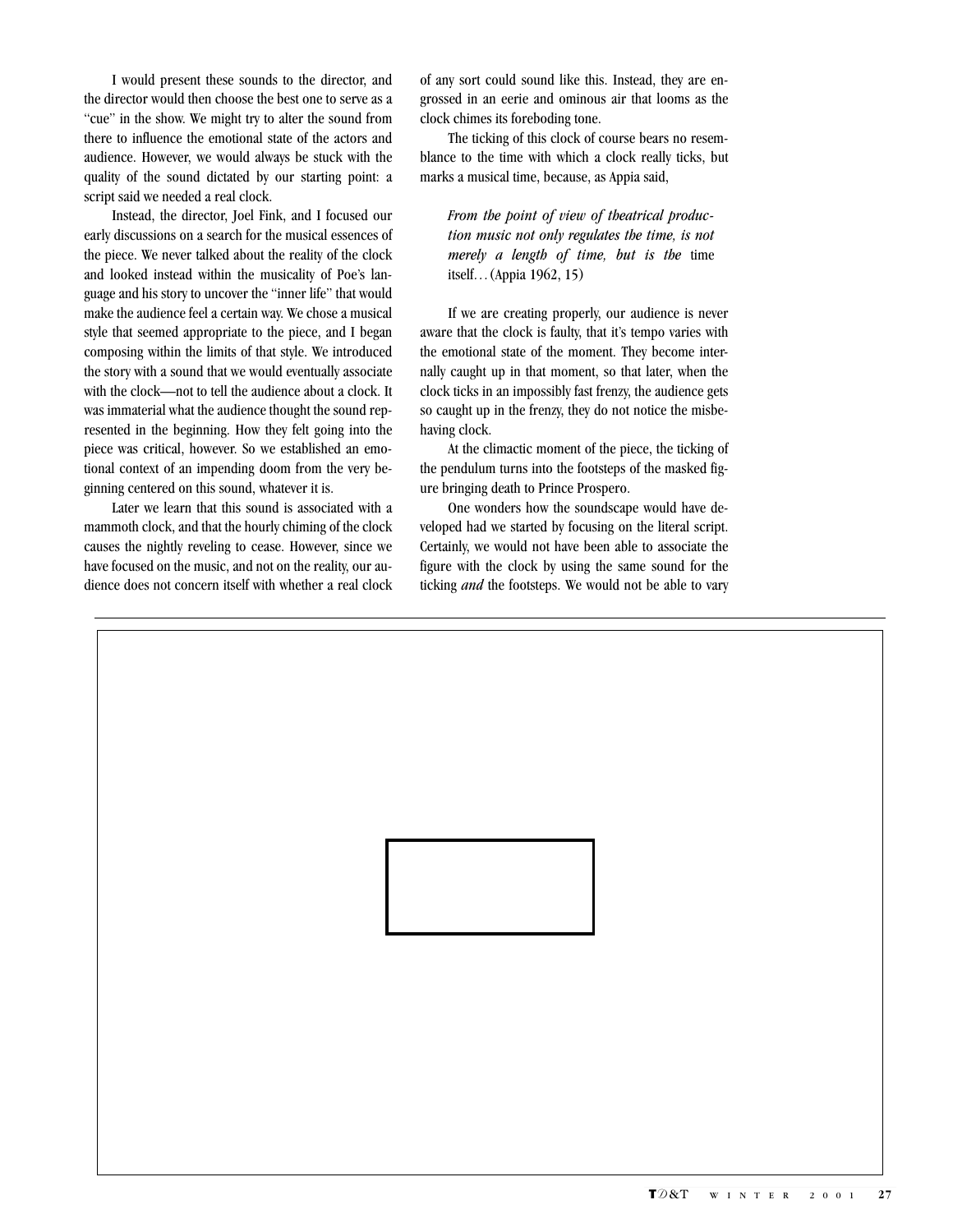the tempo of the clock to match the dramatic music implied by the story. Even if our technical tools allowed us to make such manipulations, our aesthetic approach would have stymied our ability to make such leaps.

This past July I presented the Poe piece as a dramatic reading with music at the Festival de Caribe in Santiago de Cuba. This presentation provided a unique opportunity, because while I was presenting the poem in English, the audience understood only Spanish. In my introduction, I advised my audience through an interpreter:

#### *What I hope is to tell my story through the music, the international language. So I hope when you do not understand the words, you will listen to the music, and follow the story that way.*

After my presentation an audience member asked, "what is the meaning of the bell?" To which I responded, "It's the tolling of a clock, on one level. But also there's an emotional communication in the tolling that is really important to the piece. The audience member responded, "I interpreted the bell as the dying of people." For me, this was clear evidence of my soundscape's ability to communicate, without the intellectual power of words, the most fundamental and musical inner life of the *Masque of the Red Death*.

When we focus our attention on the inner life the drama attempts to communicate, we free ourselves of the literal trappings of clocks and footsteps. In doing so, we see that a car horn *will* work as good as a doorbell if integrated into the musical fabric of the drama properly. We liberate the drama from the trappings of realism by focusing our designs on the function of sound to *make our audience feel a certain way about the world they are experiencing*.

# **CONCLUSION**

I t might be true that all theatre "starts with a script." However, within that script we can choose to start with the music, or to start with the intellectual content. Appia strongly believed that we should begin by finding the music that expresses the inner life. I have found in my work that when start with the music, the audience no longer cares about the "realism of the illusion." Instead, they get swept along with the emotions created in them by the soundscape. Once we provide the audience with a musical experience, the play's intellectual ideas can be associated with those experiences to complete the dramatic communication. The soundscape, should be considered as an instigator of the script rather than a derivative of it. This principle probably seems obvious when applied to opera or musical comedy. However, it is the contention of this paper that the same principle applies with no less force to spoken text plays.

Appia applied many of the same principles discussed in this paper to the visual component of scenography. Given this common foundation that designers share in theatre, future productions might benefit from the exploration of the design "tools" we share in building this foundation. These tools might include such common elements as line, color, mass, rhythm, texture and space. Upon this foundation we could explore the *differences* between visual and auditory perception such as the dominance of space in the visual arts and time in the auditory arts. We could explore how those differences complement and illuminate each other in a sublime manner. We could investigate the similarities and differences that occur in the way we use our tools because of the differences of time and space. We would come to understand the advantages of working together. Hopefully this paper will serve to enlist its readers as partners in a